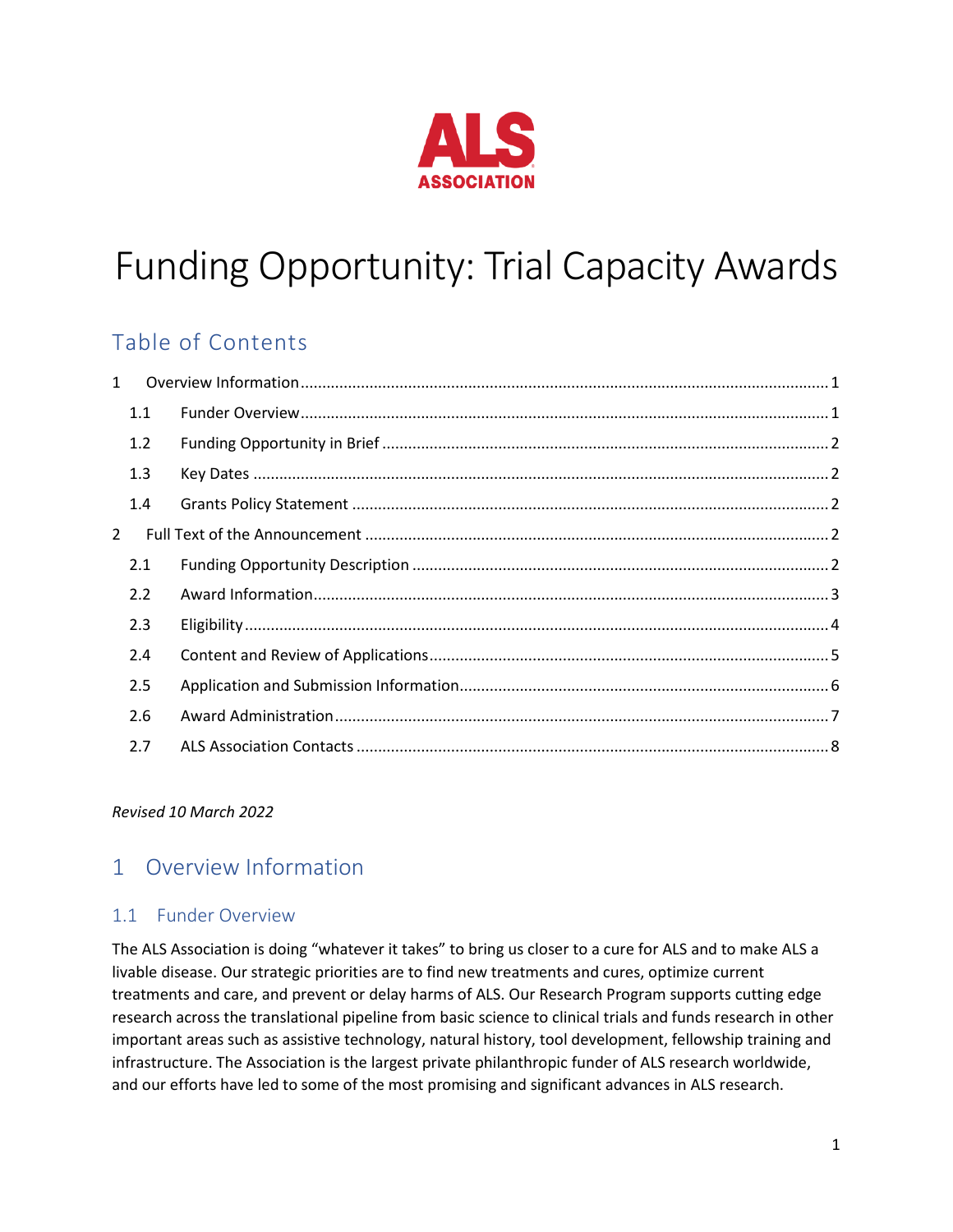# <span id="page-1-0"></span>1.2 Funding Opportunity in Brief

**Title**: Trial Capacity Awards

**Award**: \$400,000 in total funding over four years to support efforts to increase participation in ALS clinical trials and efforts to improve the speed and efficiency of clinical trial conduct at both established and emerging ALS clinical trial sites.

# <span id="page-1-1"></span>1.3 Key Dates

Request for Applications Open: May 25, 2022 Letter of Intent Due Date: June 29, 2022, 5 p.m. US ET Full Proposal Due Date (by invite only): August 31, 2022, 5 p.m. US ET Anticipated Award Decision: October 2022 Anticipated Earliest Start Date: November 2022

Our expectation is that contracting is completed within 60 days of award offer. If not, we reserve the right to rescind the award offer and redirect the funds to other projects.

# <span id="page-1-2"></span>1.4 Grants Policy Statement

For more detail on all policies described in this document, please consult our Grants Policy Statement, available [here.](https://als.org/Grants-Policy-Statement)

# <span id="page-1-3"></span>2 Full Text of the Announcement

# <span id="page-1-4"></span>2.1 Funding Opportunity Description

#### 2.1.1 Overview

The ALS Association has established a goal to significantly increase the number of high-quality clinical trials in the ALS ecosystem as part of its strategic priority to find new treatments and cures. There is an urgent need to increase the number and capacity of trial sites to complement this increase in the number of trials. Increases in clinical trial capacity will allow for potential new therapies to be tested faster and will improve trial accessibility for people with ALS in currently underserved areas. The Clinical Trial Capacity Awards will support efforts to increase the number and diversity of people living with ALS who have the opportunity to participate in clinical trials, and efforts to improve the speed and efficiency of clinical trial conduct at both established and emerging clinical trial sites across the US.

Many people living with ALS want to participate in clinical trials but are currently either unaware of opportunities or unable to engage in them due to lack of accessibility to clinical trial sites within their local areas. These awards should help eliminate barriers, especially those impacting currently underserved populations, to trial participation. Similarly, many ALS clinics and drug development companies wish to pursue clinical development in ALS and these awards should help establish infrastructure allowing them to conduct faster and more efficient clinical trials in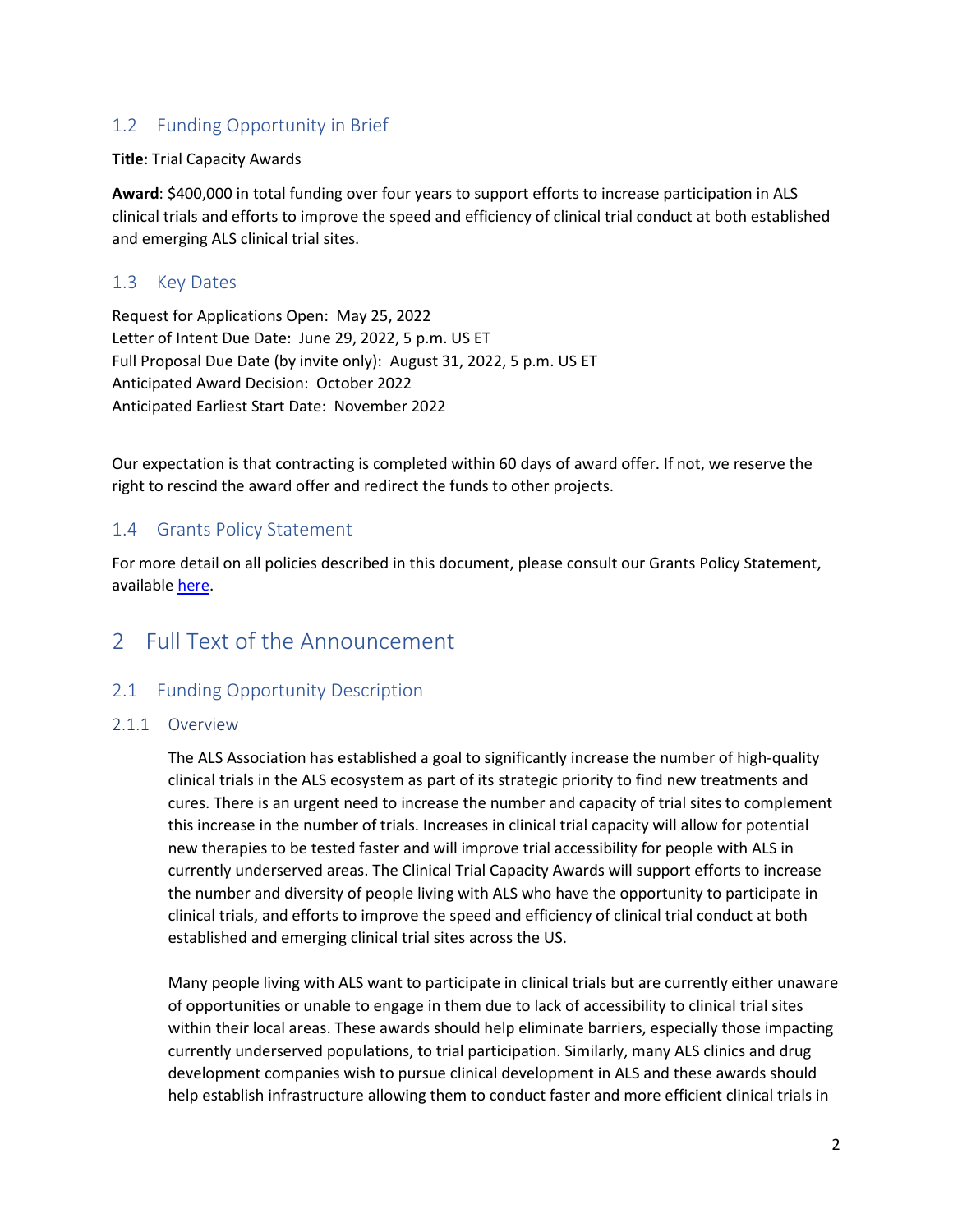ALS. Applications that focus primarily on specific barriers / bottlenecks rather than spreading funding across all trial-related expenses are preferred.

## 2.1.2 Scope

- Salary support for study personnel, including but not limited to support for: clinical trial coordinators, research project or program managers, research assistants, regulatory specialists, physicians and allied health providers, budget/contracting and other administrative support, etc.
- Physical infrastructure, including but not limited to: lab equipment and space, biosample handling and storage (e.g., freezers, centrifuge) equipment for outcome measures (spirometry, hand held dynamometry, etc.), etc.
- Efforts to increase trial recruitment and retention in underserved populations, including but not limited to funding of: patient travel costs, language translation services, telehealth utilization, local community partnerships for targeted outreach, etc.
- Training and associated costs specific to the conduct of ALS trials, such as registration costs or travel costs for attendance to NEALS trainings, licensing, professional memberships and certifications.
- Services specific to the conduct of ALS trials such as: genetic testing and counseling, required hospital services, specialized contract support staff, pharmacy contracting for drug supply, start-up support, etc.
	- o Note that grant support should not be used for services for a specific clinical trial but rather for building capacity that is applicable for multiple trials
- Cross-site or cross-disease coordination efforts to improve availability of trials and services to patients (e.g., coordination with other neurodegenerative diseases, leveraging with other trial sites in the local area to share trial participants or travel funds to support experienced study personnel from established trial sites providing mentorship/training at emerging trial sites).
- Other efforts to improve efficiency and effectiveness of clinical trial recruitment and retention.
- The following are **not appropriate** for this funding opportunity:
	- o Support for individual research projects or clinical trials
	- o Support for clinical care
	- o Any costs, including those listed as in scope examples above, that are already covered by a clinical trial sponsor

# <span id="page-2-0"></span>2.2 Award Information

# 2.2.1 Funding Instrument

- Grant: A support mechanism providing money to an eligible entity to carry out an approved project or activity
- If the funded research contributes to revenue generation, the Association expects to share, proportionally, in that revenue (see [Grants Policy Statement](#page-1-2) for details)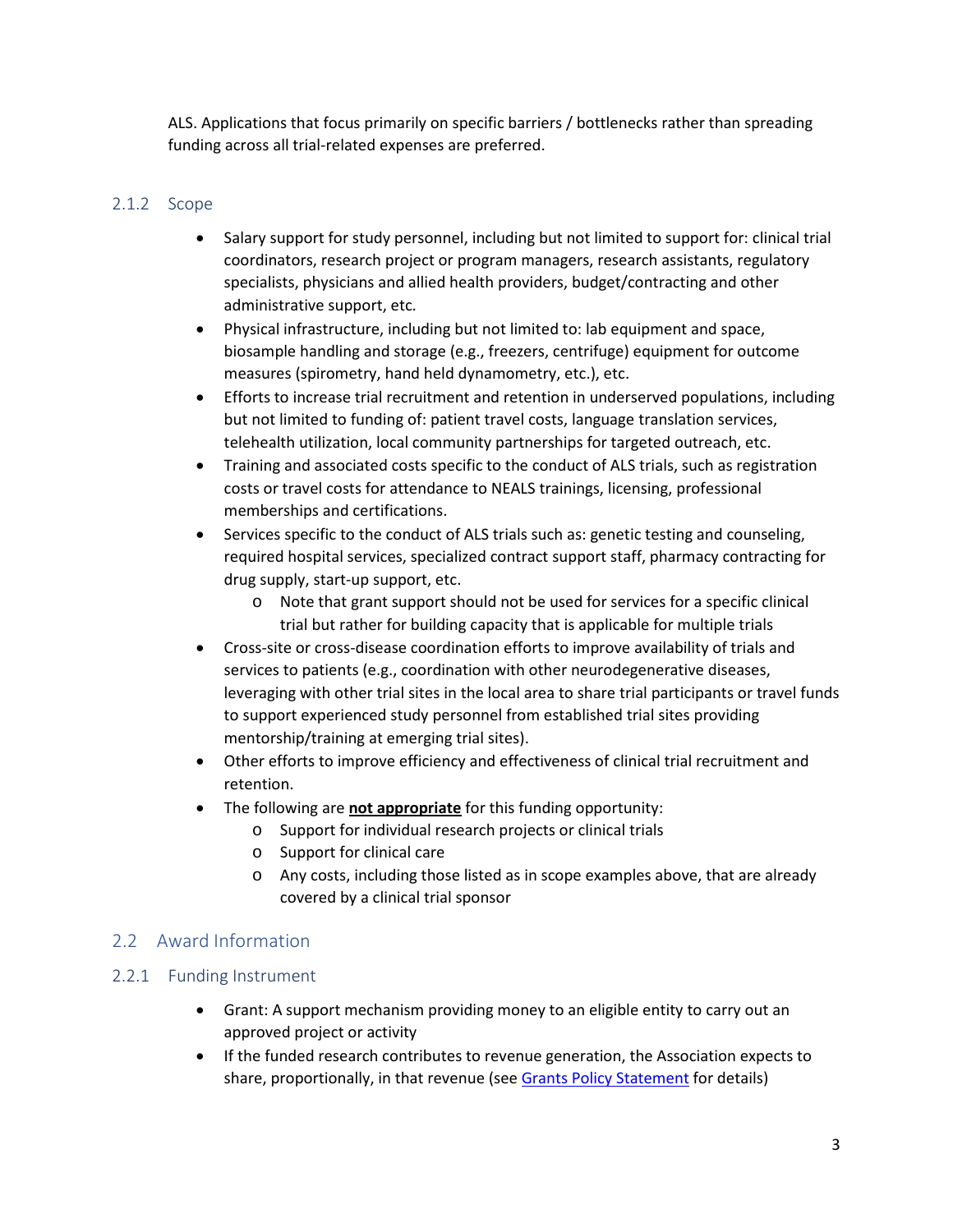## 2.2.2 Funds Available and Anticipated Number of Awards

• The number of awards is contingent upon The ALS Association's budget allocation and the submission of a sufficient number of meritorious applications

#### 2.2.3 Award Budget

- Budgets for total costs up to \$400,000 (inclusive of both direct and indirect costs) may be requested
- Indirect costs, if requested, cannot exceed 10% of total direct costs

#### 2.2.4 Award Period of Performance:

• The maximum period of performance is four (4) years.

#### 2.2.5 Payments Provided

We expect that the \$400,000 total budget of the award will be spread roughly evenly across the fouryear period of performance, so we expect to make payments of approximately \$100,000 each year. However, reasonable requests to front load payments (e.g., to support purchase of equipment that will be used throughout the period of performance) or roll some funds over from one year to the next can be accommodated.

#### <span id="page-3-0"></span>2.3 Eligibility

#### 2.3.1 Eligible Individuals

- Individuals with the skills, knowledge, and resources necessary to carry out the proposed plan may apply as a principal investigator (PI).
	- o For example, PIs could be clinical directors (medical directors), clinical research coordinators, or other clinically trained personnel.

#### 2.3.2 Eligible Organizations

- Organizations that have the potential or demonstrated ability to carry out clinical research in ALS
- U.S. public and private non-profit entities, such as ALS clinics, universities, colleges, hospitals, laboratories, units of state and local governments and eligible agencies of the federal government

# 2.3.3 Collaborations

- Applications are open to investigators participating in synergistic collaborations, though one individual is required to serve as the principal investigator.
- If a collaboration is proposed, letters confirming/supporting the collaboration are **required** at the full proposal stage. Specific roles and responsibilities for each collaborator need to be clearly articulated.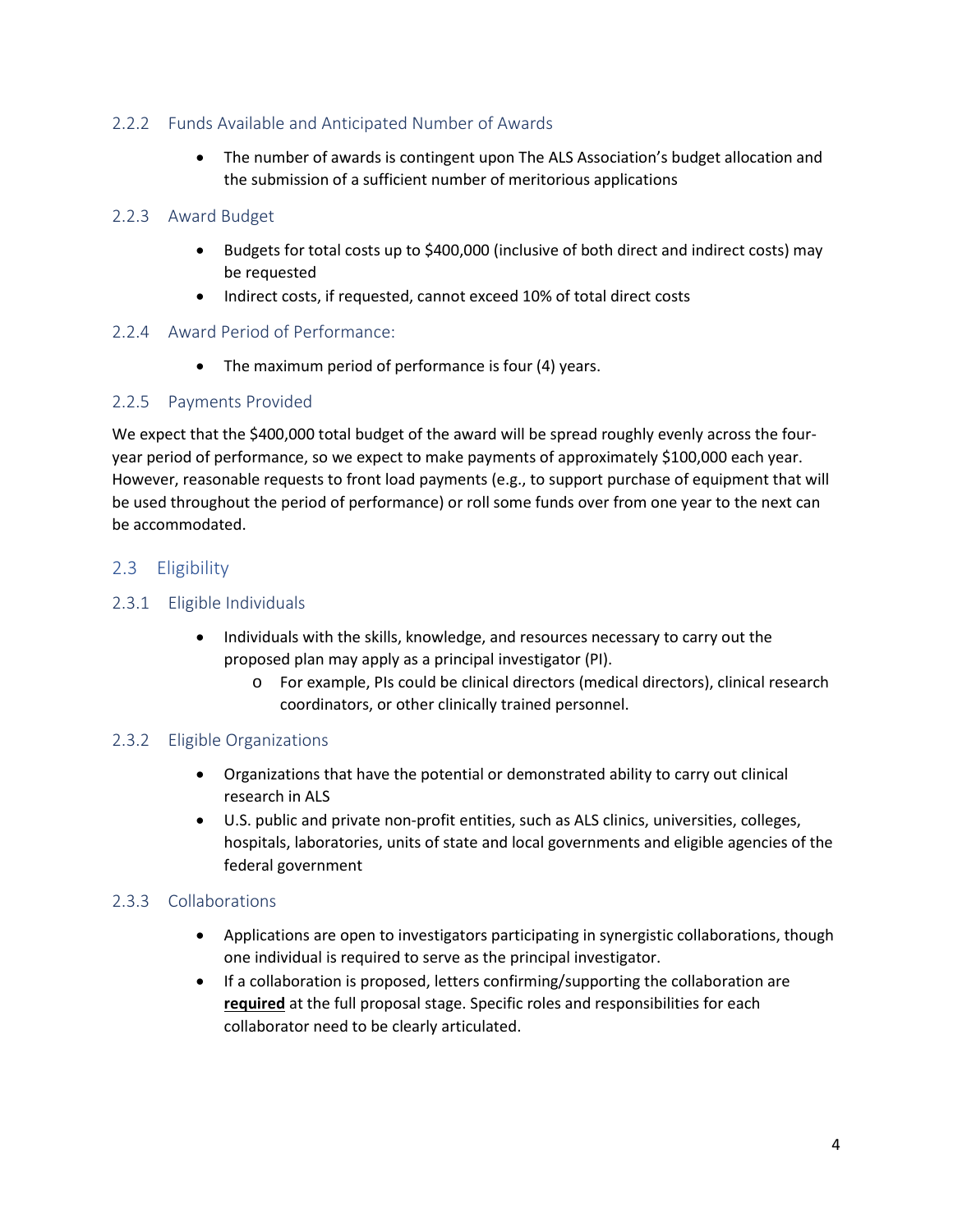# <span id="page-4-0"></span>2.4 Content and Review of Applications

#### 2.4.1 Content of Letter of Intent

By the date listed in [Key Dates](#page-1-1) above, prospective applicants are required to submit a letter of intent that includes the following information:

- Title of the project and total amount of funding requested
- Contact information of the Principal Investigator and the Organization
- Names of other key personnel
- Project Narrative
	- o Scientific abstract
		- **Short summary of the proposed project**
	- o **Current Capabilities**: Please describe the organization and PI's current capabilities relevant to ALS clinical trials (include collaborators if relevant). For example, how many trials were undertaken in the last year and how many patients were enrolled in trials, diversity of patients enrolled, and the geographical area served. For clinical sites, describe items including personnel, physical infrastructure, patient population served, experience with clinical trials, etc. For other organization types describe expertise and resources relevant to ALS clinical trials.
	- o **Problem Statement**: Identify barriers or limitations the application intends to address. Briefly describe the strategic, operational, and financial challenges in expanding clinical trials in the current situation at your organization.
	- o **Project Plan**: Provide a clear plan for addressing the problem identified above. What will you do with grant funding? What metrics of success do you aim to achieve (e.g., plan to go from running X number of trials to Y number of trials or enrolling X number of patients)? What evidence supports the proposition that the specific tactics proposed are the best way to achieve your objectives?
	- o **Sustainability Plan**: How would this grant funding help you build trial capacity that is self-sustaining? What is the timeframe over which you would expect that this grant funding will increase trial capacity?
- Biosketch of the PI
- Signature of the PI

# 2.4.2 Review Criteria for Letter of Intent

- **Fit**: The letter of intent should allow the ALS Association staff to assess whether there is a good match between the proposed project and the intent of the funding program.
- **Rationale**: The letter of intent should describe a logical rationale for the proposed project.
- **Team:** The letter of intent should show that the expertise of the team matches the needs of the proposed project.

The letter of intent can either be accepted or declined. If the letter of intent is accepted, the applicant will be invited to submit a full proposal. Results from the letter of intent review phase will not be provided to the applicant.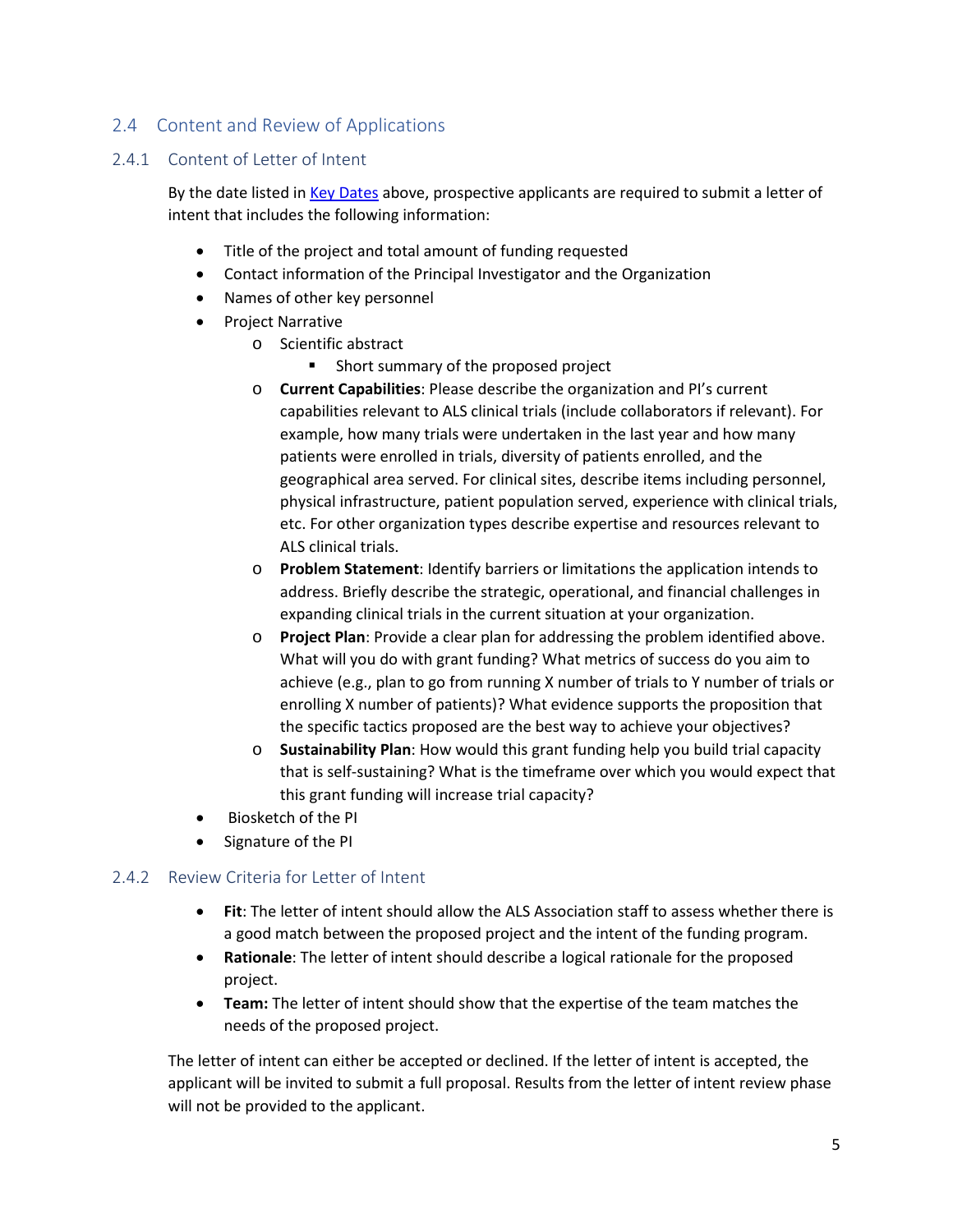# 2.4.3 Content of Full Proposal

Application instructions for the full proposal will be provided when/if the applicant is invited to submit the full proposal. Generally, the full proposal covers the same topics covered in the letter of intent, but in greater detail.

#### 2.4.4 Review Criteria for Full Proposal

- **Impact/contribution**: Potential for the proposed project to increase the number and/or diversity of people living with ALS who have the opportunity to participate in clinical trials, and/or to improve the speed and efficiency of clinical trial conduct at both established and emerging clinical trial sites across the US.
- **Project design**: Clarity, feasibility, timelines and methodologies involved.
- **Budget justification:** Are costs outlined in budget necessary and sufficient for conduct of the project? Costs must be tightly linked to the goal of improving clinical trial capacity.
- **Team**: Qualifications of the PI, key personnel, and collaborators/consultants are appropriate to perform the proposed project.
- **Likelihood of Success**: Show how the grant funding would complement the applicant's current capabilities and improve ALS clinical trial capacity both during the period of award performance and sustainably into the years beyond.

#### 2.4.5 Peer Review and Selection Process

- All applications are peer reviewed by an ad hoc Scientific Review Committee constituted by The ALS Association
- The Scientific Review Committee's priority scores are forwarded only to The ALS Association Board of Trustees, which has the sole authority for approving the funding of research grants
- For applications selected for funding, The ALS Association will send the reviewer comments to the PI. To the extent practical and within the scope of the budget, The ALS Association recommends that the PI integrate any recommendations that the reviewers may have suggested to further optimize the project and outcomes.

# <span id="page-5-0"></span>2.5 Application and Submission Information

#### 2.5.1 Format of Application Submission

- All applications are to be submitted through our online grants management platform, Proposal Central:<https://proposalcentral.com/>
- To find this funding opportunity on Proposal Central, navigate to the Grant Opportunities tab [\(https://proposalcentral.com/GrantOpportunities.asp\)](https://proposalcentral.com/GrantOpportunities.asp) and search for Grant Maker: The ALS Association
- Instructions on how to register as a new user of Proposal Central: <https://docs.proposalcentral.com/RegUser.pdf>
- Applications must be prepared according to Proposal Central's instructions: <https://docs.proposalcentral.com/CreateApp.pdf>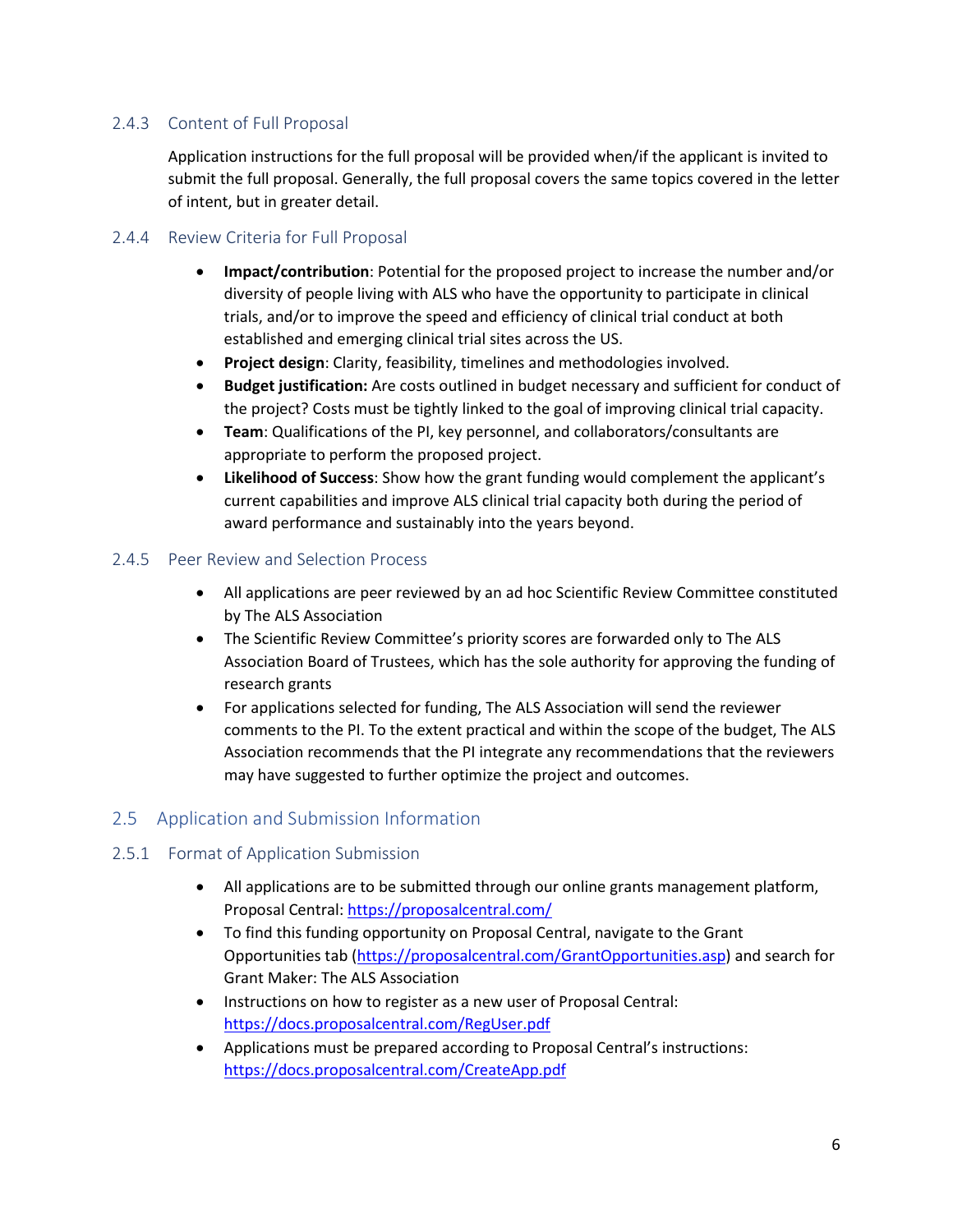• Upon receipt, applications will be evaluated for completeness and compliance with application instructions. Applications that are incomplete, non-compliant and/or nonresponsive will not be reviewed.

## 2.5.2 Funding Restrictions

The ALS Association awards are subject to the terms and conditions described in The ALS Association Grants Policy Statement (see: [Grants Policy Statement\)](#page-1-2) and the award Agreement.

- Awards will be limited \$400,000 total costs for the entire four-year period of performance
- Indirect costs are limited to 10% of total direct cost
- The ALS Association will contract with the lead-PI's organization with all the funds going to a single organization. The PI will be responsible for budgetary and scientific oversight and management of collaborators.
- The allowability of costs supported under an ALS Association grant is described in the [Grants Policy Statement,](#page-1-2) but the following exceptions apply to this specific funding opportunity:
	- o Permanent or fixed equipment is allowed and the limit on equipment costs is increased to 50% of the annual budget
	- o Travel costs are allowed and the limit is increased to 20% of the annual budget

#### 2.5.3 Administrative and National Policy Requirements

All ALS Association grants include The ALS Association Grants Policy Statement (see: [Grants](#page-1-2)  [Policy Statement\)](#page-1-2) as part of the Research Grant Agreement. The Grants Policy Statement includes the requirements applicable to animal welfare, human subject protections, data sharing, research resource sharing, publications, etc. All necessary ethical and regulatory approvals must be in place before experiments are initiated.

- **Human Subject Requirements**: The ALS Association requires its grantees to establish appropriate policies and procedures to ensure the protection of human subjects participating in research supported by The ALS Association
	- o **Health Insurance Portability and Accountability Act (HIPAA):** Domestic grantees must comply with the requirements of HIPAA
	- o **General Data Protection Regulation (E.U. 2016/679):** Foreign grantees must comply with the Regulation E.U. 2016/679, or its amended regulation, of the European Parliament and of the Council of 27 April 2016

# <span id="page-6-0"></span>2.6 Award Administration

#### 2.6.1 Award Agreement and Payment Schedule

• A formal notification in the form of an ALS Association Research Grant Agreement (Agreement) is the authorizing document and will be provided to the applicant organization for successful applicants.